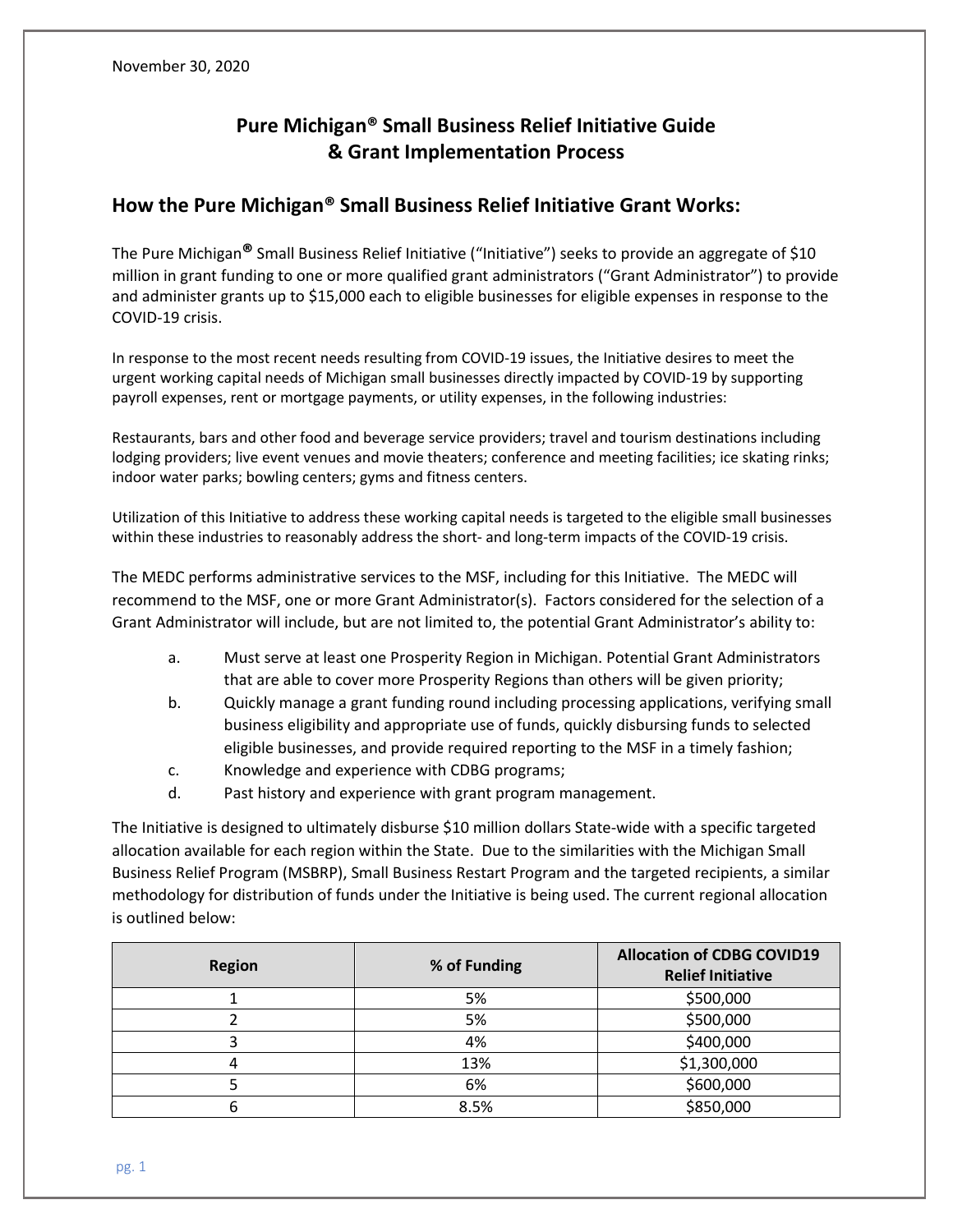November 30, 2020

|    | 6%              | \$600,000    |
|----|-----------------|--------------|
| u  | 8%              | \$800,000    |
|    | \$900,000<br>9% |              |
| 10 | 35.5%           | \$3,550,000  |
|    | 100%            | \$10,000,000 |

# **Step 1: Apply to serve as a Grant Administrator**

#### **Who can apply?**

Only Michigan non-profit organizations may serve as the Grant Administrator for the Initiative.

#### **How can an organization apply to serve as a Grant Administrator?** Interested organizations should complete the "Grant Administrator Identification Form" (Attachment A) and submit to [CDBG@michigan.org](mailto:cdbg@michigan.org)

**no later than 1pm on Wednesday, December 2, 2020.**

### **What are the general duties and requirements for Grant Administrators?**

Small Business Grant Applications (form to be provided by the MEDC) ("Application") from eligible businesses will be accepted on a state-wide basis and sorted by the MEDC by Prosperity Region, on a "first-in" basis. The MEDC will assign the Applications to the applicable Grant Administrator covering the applicable Prosperity Regions. Grant Administrators will be responsible for the review, selection, and disbursement of a small business grant funding round. In general, grant administrator duties include the following:

- Collaborate with the MSF on the announcement of the selection of the Grant Administrator(s).
- Register with the Federal System for Award Management (SAM).
- Register with the State of Michigan SIGMA Vendor Self Service in order to receive funds.
- Verify eligibility requirements in accordance with Program Guide. See Step 5: Application Review & Selection below.
- Verify that the HUD National Objective is met by reviewing the Small Business LMI Verification Form which will be part of the Application (to be provided by the MEDC). See Step 5: Application Review & Selection below.
- Select the eligible businesses to receive grant funding.
- Collaborate with the MEDC on the announcement of the grantees.
- Notify all applicants of grant status including next steps for grantees and other resources available for businesses that are not receiving funding.
- Counter-sign the Application, which may operate as a sub-grant agreement, approving the award. If the Grant Administrator chooses to use a different sub-grant agreement, they are free to do so. They must make sure all steps in the eligibility review process and all other MSF Initiative requirements are completed.
- Disburse grant funds to the selected grantees.

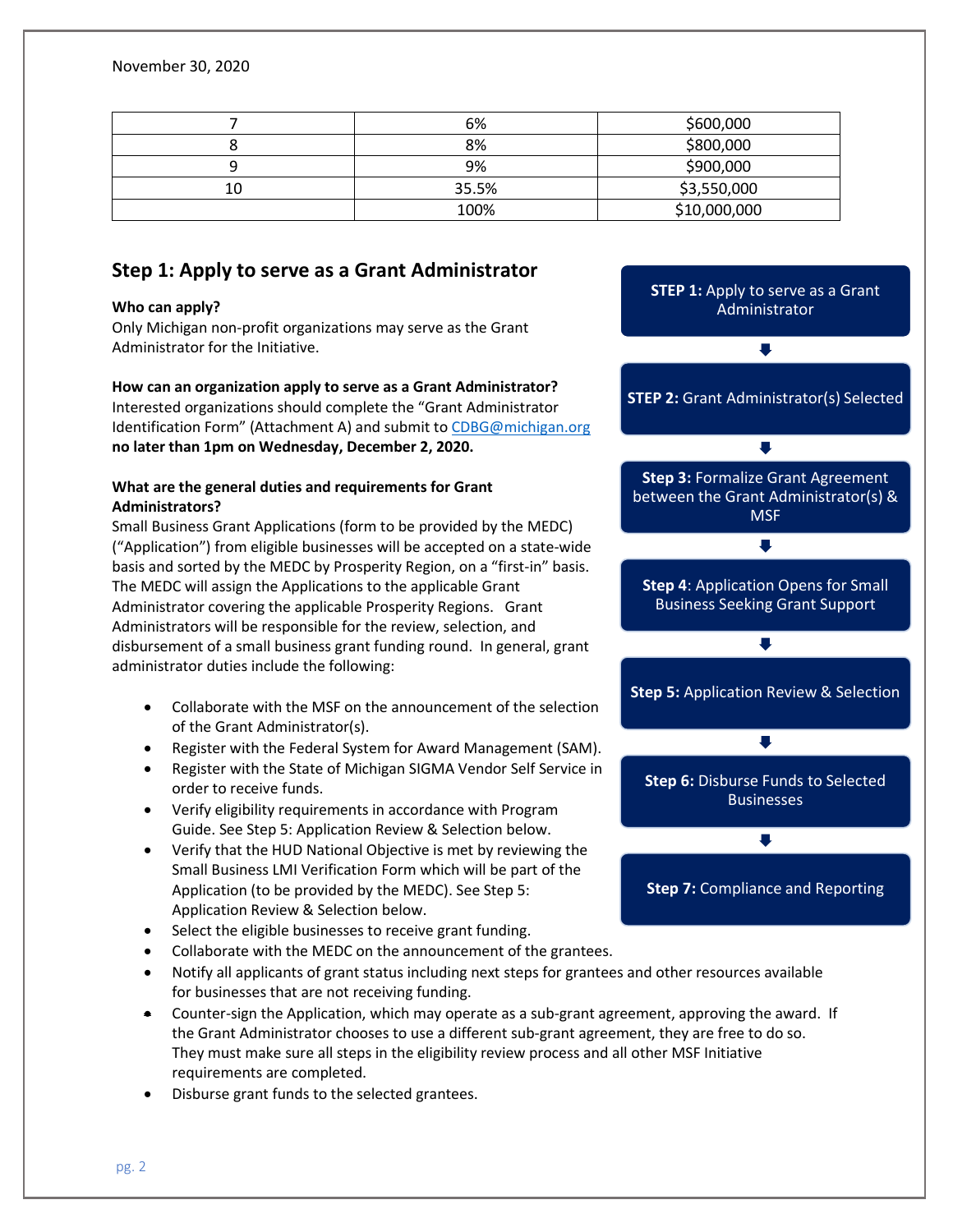• Submit required compliance and reporting documents in accordance with the Compliance Checklist (to be provided by MEDC).

#### **Are there administrative fees that can be provided to the Grant Administrator costs?**

Yes. Organizations interested in serving as a Grant Administrator are asked to provide an estimate of the administrative funding needed to implement the Initiative in accordance with this Program Guide. This information is collected in the "Grant Administrator Identification Form" (Attachment A). The MSF reserves the right, in its sole discretion, to determine any and all administrative fees that may be awarded.

# **Step 2: Grant Administrator Selection**

#### **How will the MEDC recommend the Grant Administrator(s) to the MSF?**

The MEDC will recommend one or more Grant Administrators to administer the Initiative. Each Grant Administrator will be responsible for administering the Initiative to businesses located in a specific coverage area. The coverage area will be at least one or more Prosperity Regions.

Factors considered for the selection of a Grant Administrator will include, but are not limited to, the potential Grant Administrator's ability to:

- a. Must serve at least one Prosperity Region, in its entirety, in Michigan. Potential Grant Administrators that are able to cover more Prosperity Regions than others will be given priority;
- b. Quickly manage a grant funding round including processing applications, verifying small business eligibility and appropriate use of funds, quickly disbursing funds to selected eligible businesses, and provide required reporting to the MEDC in a timely fashion;
- c. Knowledge and experience with CDBG programs;
- d. Past history and experience with grant program management.

#### **When will the MEDC recommend the Grant Administrator(s) to the MSF?**

The MEDC anticipates recommending one or more Grant Administrators to the MSF on or about Thursday, December 3, 2020. Upon approval by the MSF, Grant Administrators will be notified.

## **Step 3: Formalize Grant Agreement**

#### **How will the Grant Administrators and the MSF formalize funding?**

The MSF will enter into a formal grant agreement with elected Grant Administrator(s). The agreement will outline Initiative responsibilities, which will include among other things, required compliance, the total amount of the grant award, and the amount of funding available for Grant Administrator to utilize for administrative costs.

#### **How are funds distributed?**

MSF funding will be granted directly to the Grant Administrator as a lump sum, including the applicable administrative funds. Grant funds shall be directly redistributed to the eligible businesses by the Grant Administer – see Step 6.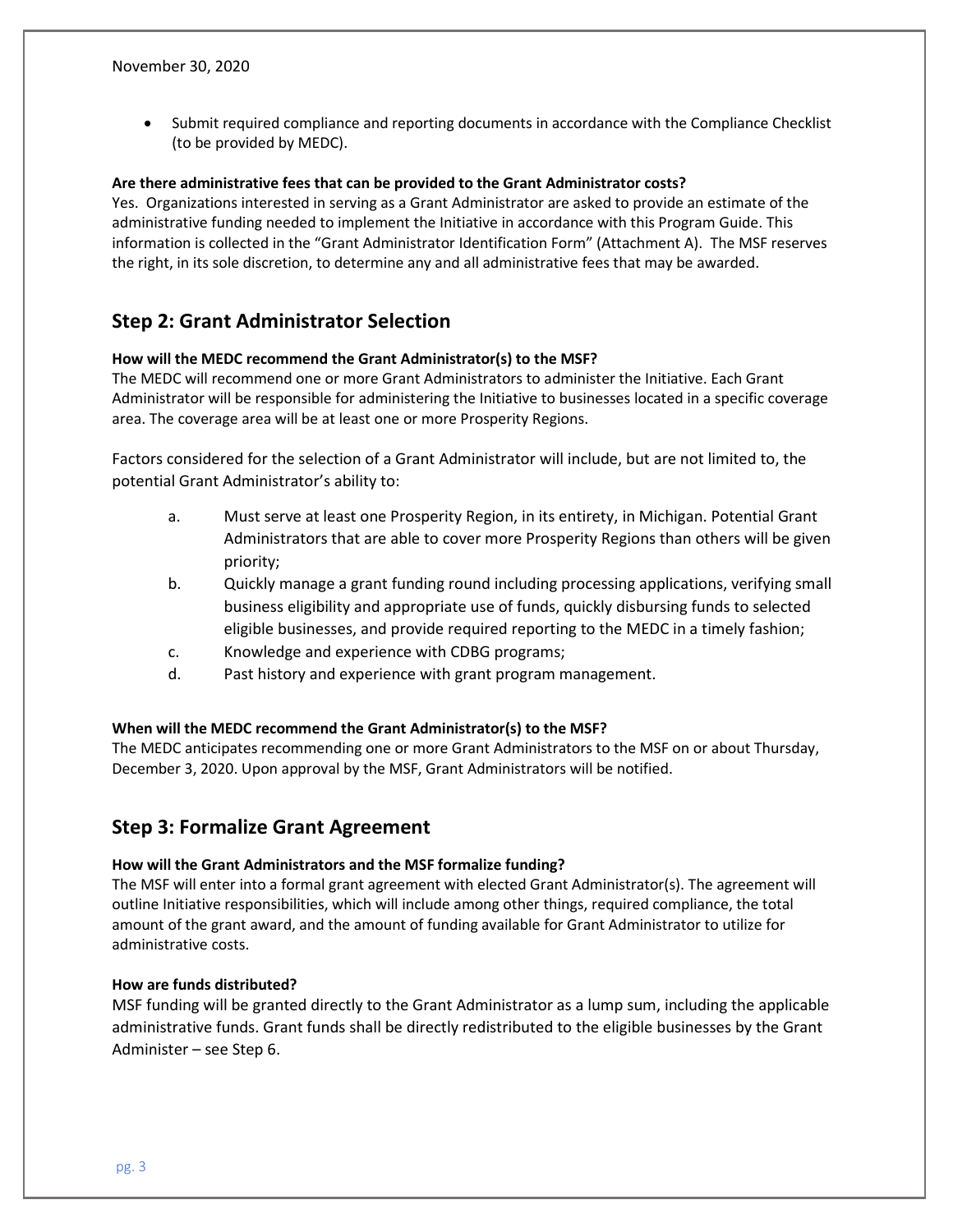# **Step 4: Application opens for small businesses seeking grants**

#### **When will the small business grant Application window open?**

An online small business grant Application window will open on or before December 15, 2020. All submissions are presently anticipated to be directed to one central website, monitored by the MEDC. The Application window will close once the targeted allocations within each Prosperity Region are reasonably anticipated to be met.

#### **What type of business qualifies for funding?**

Grant administrators must certify that **EVERY** business selected to receive grant funding meets **ALL** of the following eligibility criteria:

| Businesses must meet all of the following eligibility requirements: |                                                                                                                                                                                                                                                                                                                                              |  |  |  |  |
|---------------------------------------------------------------------|----------------------------------------------------------------------------------------------------------------------------------------------------------------------------------------------------------------------------------------------------------------------------------------------------------------------------------------------|--|--|--|--|
| 1.                                                                  | Be within one of the following industries: restaurants, bars and other food and beverage service<br>providers; travel and tourism destinations including lodging providers; live event venues and<br>movie theaters; conference and meeting facilities; ice skating rinks; indoor water parks; bowling<br>centers; gyms and fitness centers. |  |  |  |  |
|                                                                     | 2. Must be in compliance with all State and local orders related to COVID-19, including, but not<br>limited, to the Michigan Department of Health and Human Services                                                                                                                                                                         |  |  |  |  |
| 3.                                                                  | Be a for-profit entity (i.e., a sole proprietorship, partnership, corporation, or LLC)                                                                                                                                                                                                                                                       |  |  |  |  |
| 4.                                                                  | Has a physical establishment in the Michigan County of Application and is NOT a home-based<br>business                                                                                                                                                                                                                                       |  |  |  |  |
| 5.                                                                  | Provide goods or services to multiple clients or customers                                                                                                                                                                                                                                                                                   |  |  |  |  |
| 6.                                                                  | Be current, or in a payment plan, on all local, state, and federal taxes due through 1/1/2020                                                                                                                                                                                                                                                |  |  |  |  |
| 7.                                                                  | Has an active and valid state license(s)/registration(s), if applicable                                                                                                                                                                                                                                                                      |  |  |  |  |
| 8.                                                                  | Is not an adverse party to litigation involving the State or municipality                                                                                                                                                                                                                                                                    |  |  |  |  |
| 9.                                                                  | Business or Business owner has not filed for bankruptcy in the last 10 years                                                                                                                                                                                                                                                                 |  |  |  |  |
|                                                                     | 10. Can identify a need for payroll, rent or mortgage payments, and/or utility expenses necessary to<br>continue / restart business operations relative to the total grant amount                                                                                                                                                            |  |  |  |  |
|                                                                     | 11. Had annual gross revenues in 2019 greater than \$25,000                                                                                                                                                                                                                                                                                  |  |  |  |  |
|                                                                     | 12. Has at least two employees, including the owner(s)                                                                                                                                                                                                                                                                                       |  |  |  |  |

13. Has fewer than 50 employees (including full-time, part-time, and owner(s) on a world-wide basis)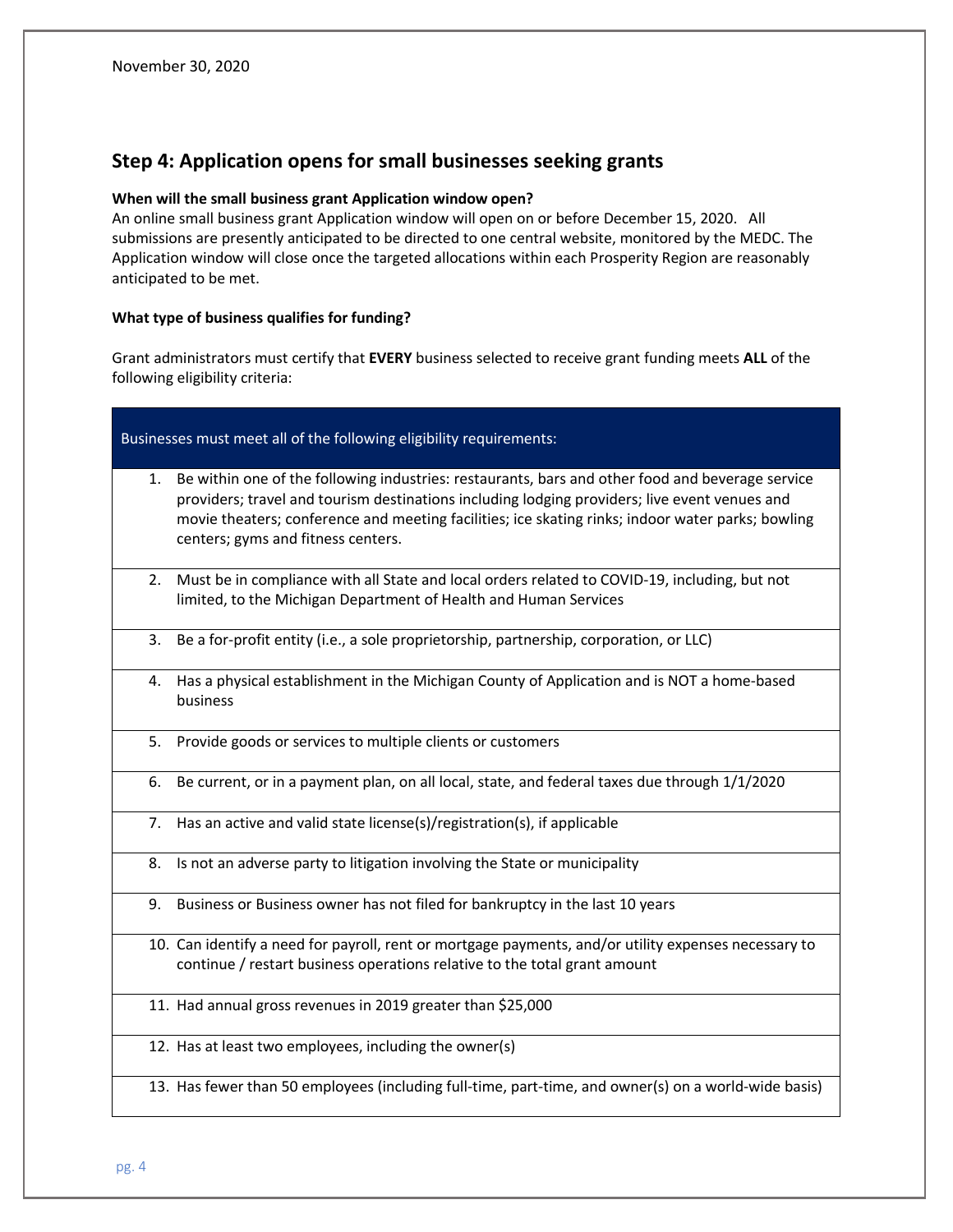Finally, the business must meet a **National Objective** required by the Department of Housing and Urban Development (HUD). In order to qualify for the Initiative, the business must employ at least one employee or position that meets the low to moderate income (LMI) limits and the grant must assist with the retention of that at risk employee. The business will verify this information on the LMI Verification form provided as part of the Application.

There are two scenarios for the business to meet the HUD National Objective. The business owner will identify in the Application that one of the following two statements is true.

|               | Scenario 1                                                                                                                                                                                                                                                          | <b>Scenario 2</b>                                                                                                                                                                                                            |
|---------------|---------------------------------------------------------------------------------------------------------------------------------------------------------------------------------------------------------------------------------------------------------------------|------------------------------------------------------------------------------------------------------------------------------------------------------------------------------------------------------------------------------|
|               | The business owner operates a<br>Microenterprise defined as a<br>commercial enterprise that has five or<br>fewer employees, one or more of whom<br>owns the enterprise, and that the<br>business owner individually qualifies per<br>HUD as low to moderate income. | The business owner certifies that<br>employees retained as a result of this<br>assistance are identified as having the<br>type of job and the annual wages, or<br>salary, that qualify as low to moderate<br>income per HUD. |
| Required      | Small Business LMI Verification form (to                                                                                                                                                                                                                            | Small Business LMI Verification form (to                                                                                                                                                                                     |
| documentation | be provided by the MEDC)                                                                                                                                                                                                                                            | be provided by the MEDC)                                                                                                                                                                                                     |

**Ineligible businesses:** non-profits, franchises, real estate rentals/sales businesses, home-based businesses with no employees; businesses owned by persons under the age of 18, liquor stores, weapons/firearms dealers, lobbyist, persons operating as independent consultants/contractors and providing services to a single entity, home based businesses that are restricted to patrons below the age of 18, marijuana related businesses.

#### **How can businesses use the grant funding from the Initiative?**

Grants will be awarded in the amount up to \$15,000 per eligible business. Grants may be used by the eligible business for ONLY the following eligible expenses: payroll expenses, rent or mortgage payments, and utility expenses.

Grant funds may be used by the eligible businesses for eligible expenses expended between November 18, 2020 and April 30, 2021. Grant funds may not be used for any eligible expense that were previously funded or will be funded by another state or federal grant program, including but not limited to, the Michigan Small Business Relief Program or the Michigan Small Business Restart Program.

# **Step 5: Review Applications, verify eligibility, and select grantees**

#### **How should the Grant Administrator select the businesses to receive funds?**

The Grant Administrator will prioritize Applications on a "first-in" basis. Applications will be sorted by timestamp for each Prosperity Region. Grant Administrators should begin reviewing Applications in the order they were submitted (determined by the timestamp) and apply the eligibility verification that is outlined below. A business that meets all eligibility requirements may be eligible to receive funding, to the extent of available funding. The Grant administrator should continue verifying eligibility until the regional allocation is met.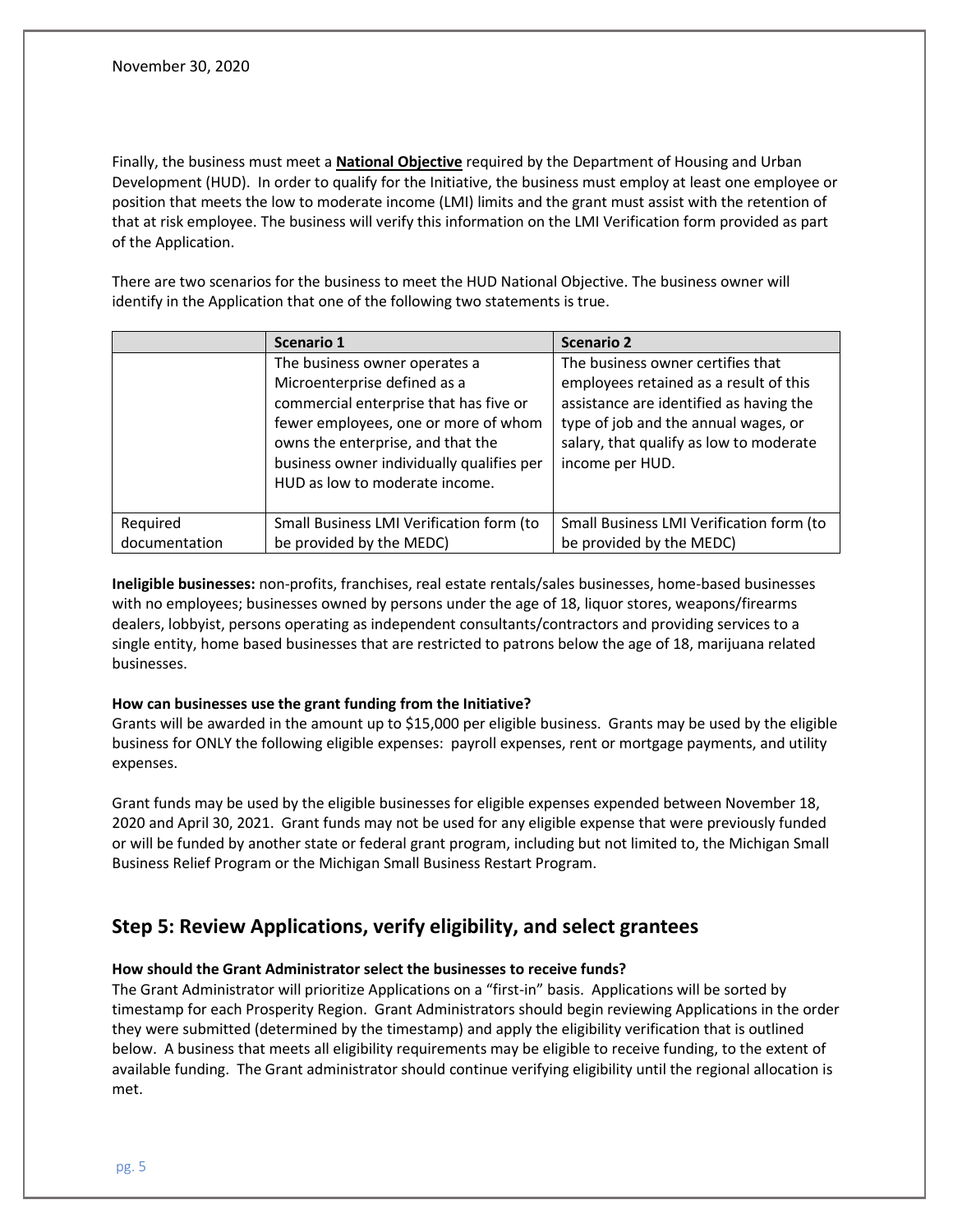# **What is the process to verify the eligibility of a business?**

Once the Application window is closed, the Grant Administrator must begin reviewing Applications and verify small business eligibility as quickly and efficiently as possible. There are two steps in the eligibility review process.

| <b>Eligibility Review</b><br><b>Process</b> |                     | <b>Eligibility Requirement</b>                                                                                                                                                    | How the Grant Administrator will verify the<br>requirement                                                                                                                                                                                                                               |  |  |
|---------------------------------------------|---------------------|-----------------------------------------------------------------------------------------------------------------------------------------------------------------------------------|------------------------------------------------------------------------------------------------------------------------------------------------------------------------------------------------------------------------------------------------------------------------------------------|--|--|
|                                             |                     | Business falls within one<br>of the specific industries<br>eligible under the<br>Initiative                                                                                       | Self-certified by the business on the Application                                                                                                                                                                                                                                        |  |  |
|                                             |                     | Must be in compliance<br>with all State and local<br>orders related to COVID-<br>19, including, but not<br>limited, to the Michigan<br>Department of Health<br>and Human Services | Self-certified by the business on the Application                                                                                                                                                                                                                                        |  |  |
| 1.                                          | <b>Verify All</b>   | Business is a for-profit<br>entity                                                                                                                                                | Grant Administer shall search the business in LARA for<br>domestic profit filing, as applicable. Sole<br>proprietorships and partnerships do not file in LARA,<br>they file with the respective County. To the extent<br>possible, the Grant Administer should check with the<br>County. |  |  |
|                                             | Eligibility         |                                                                                                                                                                                   | Also, self- certified by the business on the Application                                                                                                                                                                                                                                 |  |  |
|                                             | <b>Requirements</b> | Has a physical<br>establishment in the<br>county of Application and                                                                                                               | Perform a google search of the business address to<br>verify physical establishment.                                                                                                                                                                                                     |  |  |
|                                             |                     | is NOT a home-based<br>business                                                                                                                                                   | Also, self-certified by the business on the Application                                                                                                                                                                                                                                  |  |  |
|                                             |                     | Provide goods or services<br>to multiple clients or<br>customers                                                                                                                  | Self-certified by the business on the Application                                                                                                                                                                                                                                        |  |  |
|                                             |                     | Be current, or in a<br>payment plan, on all<br>taxes due through<br>1/1/2020                                                                                                      | Self-certified by the business on the Application                                                                                                                                                                                                                                        |  |  |
|                                             |                     | Has an active and valid<br>state<br>license(s)/registration(s),<br>if applicable                                                                                                  | Self-certified by the business on the Application                                                                                                                                                                                                                                        |  |  |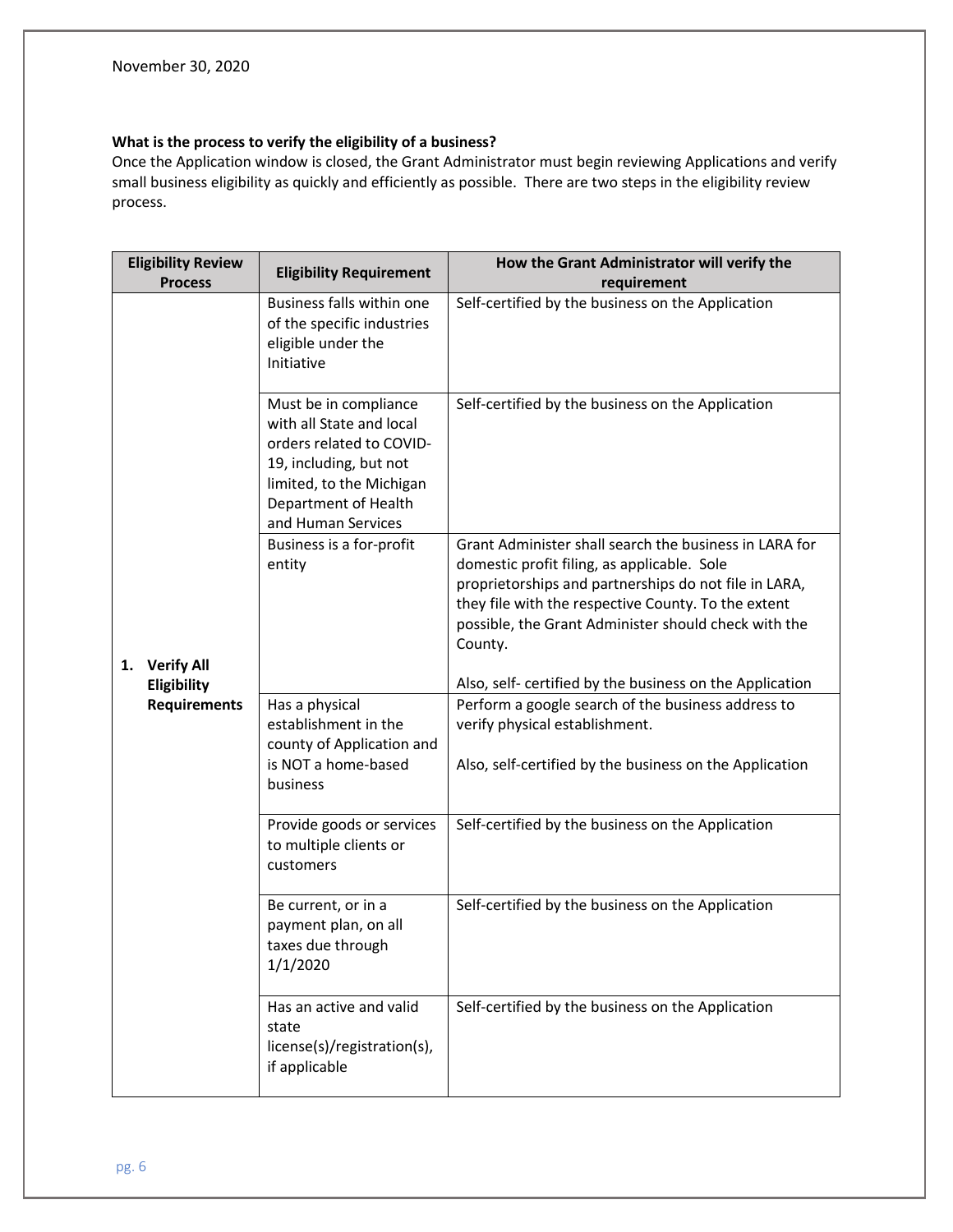November 30, 2020

| Is not an adverse party to<br>litigation involving the<br>state or city/town                                                                                                                 | Self-certified by the business on the Application                                                                                                                                                                                                                                                                                                                                                                                                                             |
|----------------------------------------------------------------------------------------------------------------------------------------------------------------------------------------------|-------------------------------------------------------------------------------------------------------------------------------------------------------------------------------------------------------------------------------------------------------------------------------------------------------------------------------------------------------------------------------------------------------------------------------------------------------------------------------|
| <b>Business or Business</b><br>owner has not filed for<br>bankruptcy in the last 10<br>years                                                                                                 | Self-certified by the business on the Application                                                                                                                                                                                                                                                                                                                                                                                                                             |
| Can identify a need for<br>payroll, rent or mortgage<br>payments or utility<br>expenses, necessary to<br>continue / restart<br>business operations<br>relative to the total grant<br>amount, | Self-certified by the business on the Application                                                                                                                                                                                                                                                                                                                                                                                                                             |
| Had annual gross<br>revenues greater than<br>\$25,000                                                                                                                                        | Self-certified by the business on the Application                                                                                                                                                                                                                                                                                                                                                                                                                             |
| Has at least two<br>employees, including the<br>owner(s)                                                                                                                                     | Self-certified by the business on the Application                                                                                                                                                                                                                                                                                                                                                                                                                             |
| Has fewer than 50<br>employees (including full-<br>time, part-time, and<br>owner(s) on a national<br>basis)                                                                                  | Self-certified by the business on the Application                                                                                                                                                                                                                                                                                                                                                                                                                             |
| Is not on the "do not fund<br>list" per HUD                                                                                                                                                  | Grant Administer shall search the business name<br>through the following site: Limited Denial of<br>Participation, HUD Funding Disqualifications and<br><b>Voluntary Abstentions</b><br>https://www5.hud.gov/ecpcis/main/ECPCIS List.jsp to<br>ensure the business does not appear. The Grant<br>Administrator will submit proof this search was<br>completed to the MEDC.                                                                                                    |
| Is able to utilize Federal<br>funds                                                                                                                                                          | Grant Administrator shall search the business name<br>through the following site: System Award Management<br>(SAM) Certification<br>https://www.sam.gov/SAM/pages/public/searchRecords/s<br>earch.jsf to identify if the business is registered in the<br>system and is in good standing, or has not registered.<br>Most small businesses will not have been registered in<br>the SAM system. The Grant Administrator will submit<br>proof of this was completed to the MEDC. |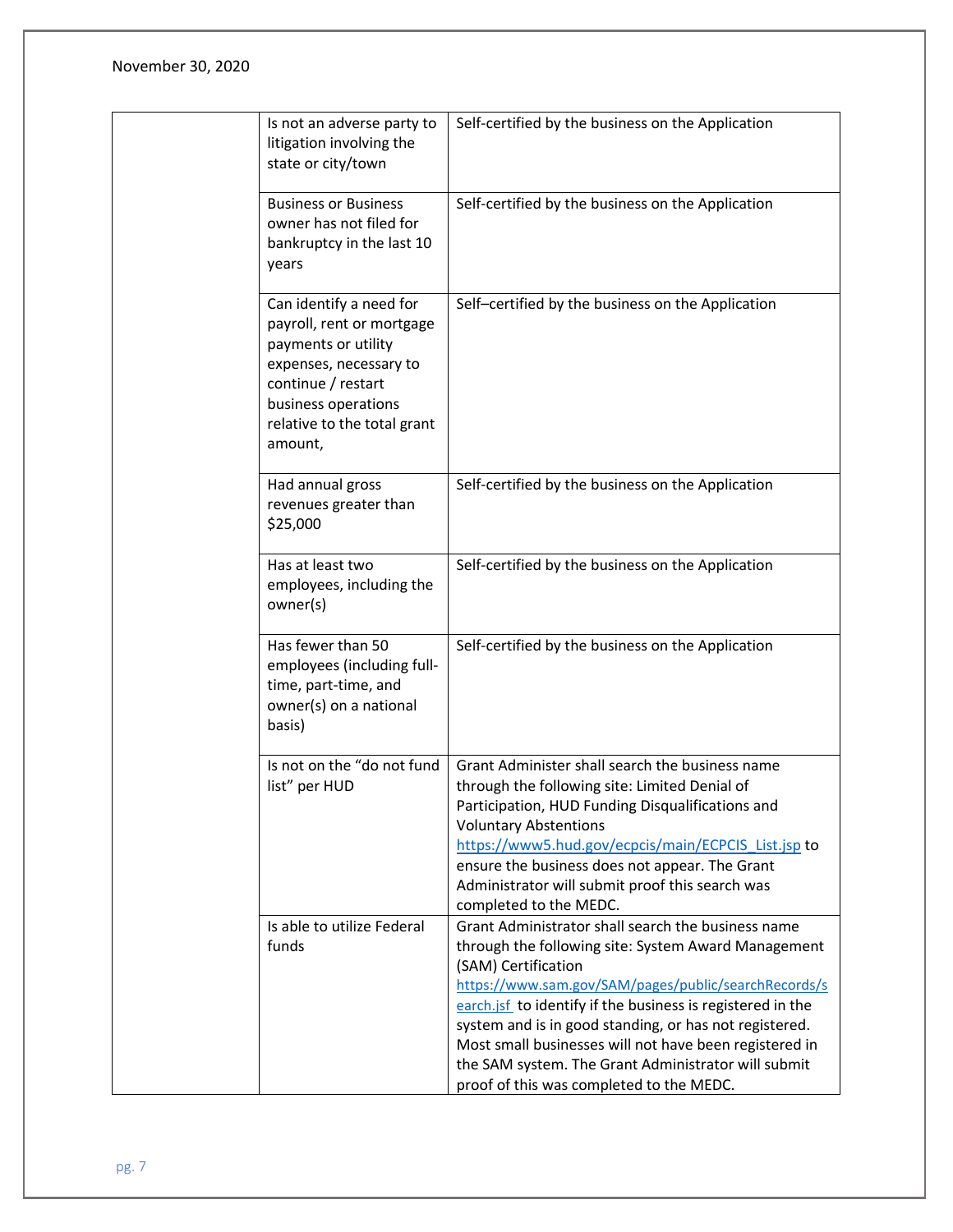| <b>Verify National</b><br><b>Objective</b> | Can identify that 51% of<br>the jobs that were<br>retained as a result of the<br>grant, qualify as Low to<br>Moderate Income | Business will self-certify on the Small Business LMI<br>Verification form (which will be provide by the MEDC as,<br>part of the Application) |
|--------------------------------------------|------------------------------------------------------------------------------------------------------------------------------|----------------------------------------------------------------------------------------------------------------------------------------------|
|                                            |                                                                                                                              |                                                                                                                                              |

#### **How should the Grant Administrator handle incomplete Applications?**

If the Grant Administrator deems the application incomplete, the Grant Administrator will notify the grant applicant of the additional information needed. The eligible business must resubmit the application and/or necessary materials within 48 hours to maintain their position in the queue.

## **Step 6: Disburse Funds to Selected Businesses**

#### **When can disbursement to small businesses take place?**

Once a completed Application is approved, including verification of industry and all other eligibility requirements, including that the business can meet the HUD National Objective, the Application can be counter-signed by the Grant Administrator, which operates as a sub-grant agreement. The Grant Administrator will need to utilize the Selected Business List (see below), and then funds may be disbursed to the business. The Grant Administrator may choose to use a different sub-grant agreement. However, they must make sure all steps in the eligibility review process and all other MSF Initiative requirements are included.

#### **What is the timeframe in which funds must be disbursed?**

Grant Administrators shall disburse all funds as soon as possible, but not later than within 60 days of receipt of the MSF funds.

# **Step 7: Compliance and Reporting**

#### **Once the businesses have been selected by the Grant Administrator, how should they be reported to the MEDC?**

Prior to funds being redistributed to the eligible businesses, the Grant Administrator will utilize the Selected Business List (which form will be provided by the MEDC), to report the small business grantees and relevant data to the MEDC. This information will be used in a public announcement announcing the small business grantees.

#### **After funds are disbursed, what additional reporting will be required?**

A post-disbursement Compliance Checklist form will be provided to the Grant Administrators by the MEDC outlining reporting requirements. Reporting requirements may include, but are not limited to, providing the name of the eligible businesses receiving funding, grant disbursement date, verification of meeting the HUD National Objective, amount of administration funds, etc. In addition, the Grant Administrator shall maintain a complete project file and provide access to all records related to the Initiative until notified by the MSF that it is no longer necessary.